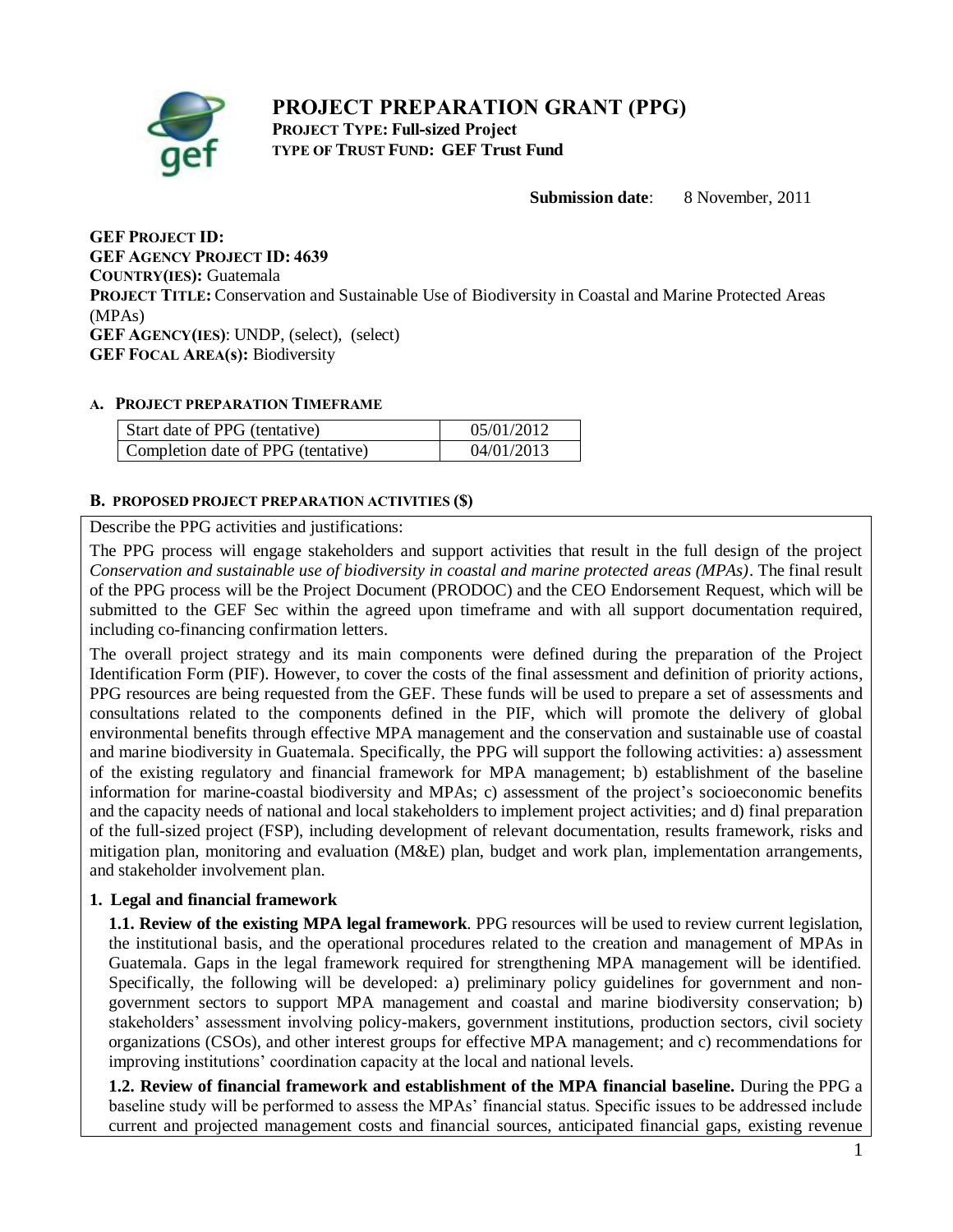allocation mechanisms and their limitations, and the evaluation of the business plans' status for existing MPAs. This activity will also include an assessment of existing financial capacity and mechanisms to manage and allocate the funds effectively and efficiently. This information will constitute the baseline for defining the financial strategies to be implemented throughout the project's life.

PPG funds will also be used to assess the technical viability for the implementation of a ballast water use management program and fee system to support MPA financing. This will include the following activities: a) assessment of the national legislation that supports/clarifies rules and methodologies for the proposed financing/payment mechanism; b) identification of viable methods to determine payment levels for the proposed payment scheme; c) estimation of the cost-effectiveness of the proposed payment scheme; and d) identification of strategies for the allocation of the proposed payment to MPAs.

- **2. Baseline data collection and definition of conservation targets.** The PPG will finance baseline studies that will result in the definition of baseline values and conservation targets for key coastal and marine species of existing MPAs and their buffer areas. Specifically, the following activities will be funded: a) research and establish the conservation status and threats (and their underlying causes) for species and ecosystems of local and global importance present in Guatemala's MPAs; b) detailed literature review to define biological, population, and ecological variables (e.g., abundance, life cycle stages, distribution, habitat requirements, and coverage) for key marine and coastal species; c) definition of baseline values and conservation targets for selected species and ecosystems project impact indicators; and d) completing the biodiversity tracking tool required by the GEF.
- **3. Assessment of project's socioeconomic benefits and capacity needs of stakeholders for the effective management of MPAs.** PPG funds will be used to ensure that the socioeconomic benefits of the project, including benefits to women, are assessed and incorporated into the project design. Additionally, PPG funds will allow the development of a stakeholder analysis and determine knowledge gaps and needs of key national and local stakeholders related to coastal and marine biodiversity and MPA management so that skills are in place for successful project implementation and to ensure its sustainability. Specific activities will include:

**3.1. Gathering and analysis of socioeconomic baseline information for new and existing MPAs.** Socioeconomic studies for three (3) new and two (2) existing MPAs will be developed using PPG funds. These studies will allow the following: a) identification of local and national stakeholders, including groups potentially affected by the establishment of MPAs, and potential areas of conflict; b) identification of perceptions held by local stakeholders of the marine environment and MPAs; and c) development of a stakeholder engagement plan to define forms of participation in project implementation, including roles and responsibilities as well as building of alliances with local groups and municipalities to promote the effective management of the MPAs.

**3.2. Management capacity assessment for MPAs.** PPG funds will also be used to assess the training needs of MPA planners and managers, including: a) assessment of knowledge gaps and the needs of national technical staff (Protected Areas National Council [CONAP], Ministry of the Environment and Natural Resources of Guatemala [MARN], National Forest Institute [INAB], Ministry of Agriculture [MAGA], and the Ministry of Defense/Navy), staff from coastal municipalities, civil society (non-governmental MPA coadministrators and local communities), and production sectors (fisheries, energy, maritime ports/transportation, and urban development) regarding MPA management and the conservation and sustainable use of coastal and marine biodiversity; b) extension support needs for the implementation of biodiversity-friendly practices for small-scale artisanal fisheries; and c) monitoring and enforcement needs for the municipalities and CONAP to reduce threats to MPAs and coastal and marine biodiversity. Training targets will be reviewed and adjusted as needed.

**4. Final preparation of project proposal including feasibility analysis and budget.** The two key outputs of this activity are the PRODOC and the CEO Endorsement Request, which will include the detailed project strategy, including incremental cost analysis, cost-effectiveness, and risks; the project's budget and work plan; and the M&E plan. The preparation of the final project proposal will include consultations at the national level to reach consensus on the final project details (drawing on inputs from activities 1, 2, and 3)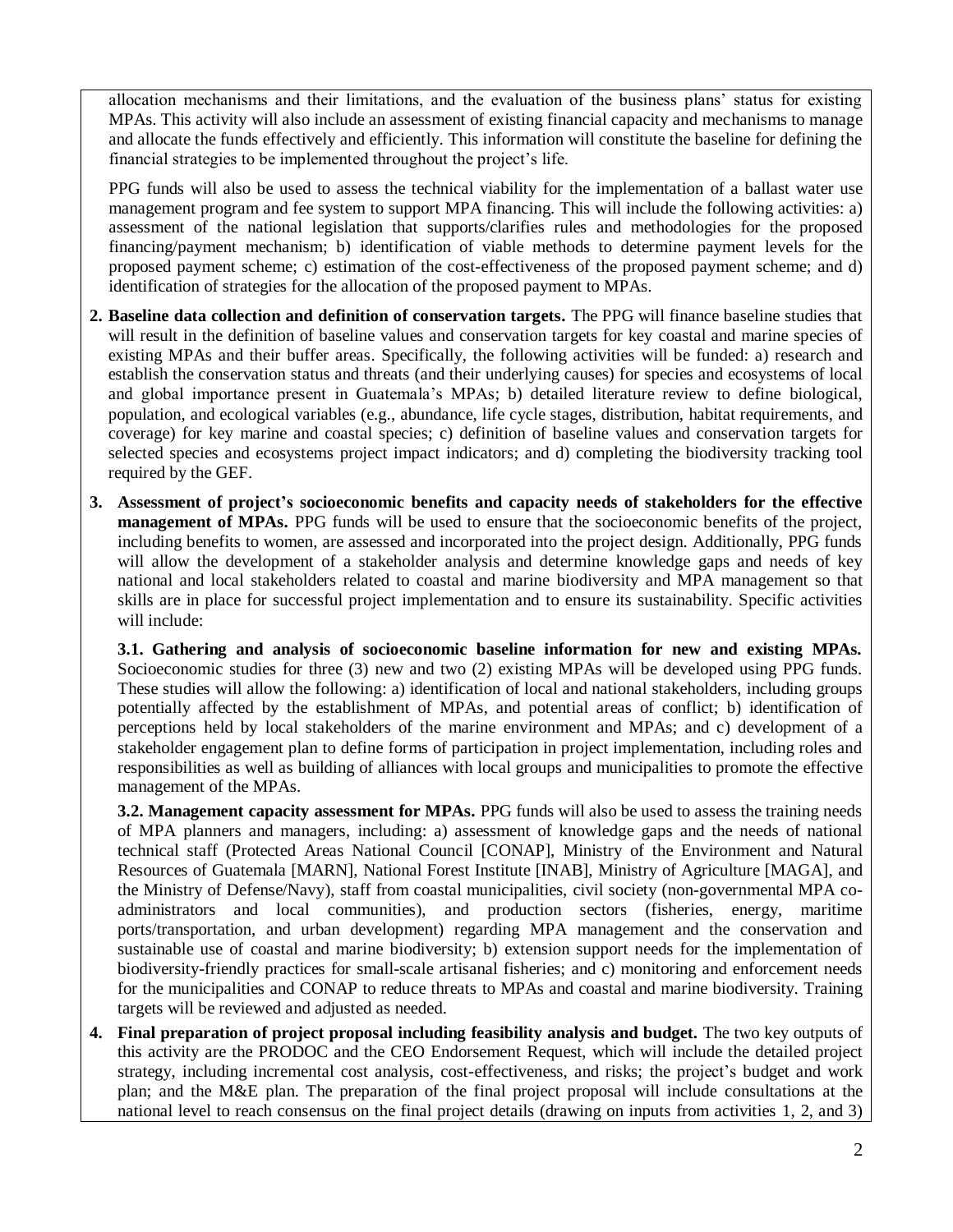and to define implementing arrangements. These activities will pave the way for effective and efficient project implementation and will ensure the sustainability of project actions. The specific activities include:

- a) Evaluating the alternatives in order to define the project's strategy and establishing the costeffectiveness analysis of the preferred strategy and suite of activities.
- b) Selecting the key project indicators and monitoring strategy for the project, including biodiversity benefits. This will include an evaluation of current M&E systems used by the different stakeholders in Guatemala to measure impacts on coastal and marine biodiversity and impacts of conservation actions. It will also include consultations with experts on indicators and the identification of baseline values for these indicators.
- c) Evaluating the environmental, social, financial, and institutional sustainability of the proposed project activities.
- d) Validating the final details of the project's outcomes, outputs, and activities summarized in the results framework and the results of the studies undertaken in activities 1, 2, and 3. This will include further identification of project risks and definition of risk mitigation measures, as well as final validation of indicators and quantified targets.
- e) Defining the implementing strategy for the FSP, including institutional arrangements to support project implementation, costs of the project management unit, inputs required for implementation (consultant/contracts and their terms of reference [ToRs] – equipment, travel, etc.), and developing a financing plan, including identification of co-financing sources and securing commitments through cofinancing letters.
- f) Costing the expected project outcomes and outputs, and ensuring that the focal area funding is in line with GEF requirements.
- g) Formulating the project's M&E strategies, including baseline levels, indicators, methodologies, and targets to track the project's progress and effectiveness; developing a cost-effectiveness analysis protocol to identify optimal interventions; evaluating lessons learned and outlining replication strategies; and quantifying the cost of the M&E strategy.

| <b>Proposed Project</b><br><b>Preparation</b><br><b>Activities</b> | <b>Outputs of the PPG Activities</b>                                                                           | <b>Trust</b><br>Fund | Grant<br><b>Amount</b><br>(a) | $Co-$<br>financing<br>(b) | <b>Total</b><br>$c = a + b$ |
|--------------------------------------------------------------------|----------------------------------------------------------------------------------------------------------------|----------------------|-------------------------------|---------------------------|-----------------------------|
| 1. Assessment of<br>the existing legal                             | - Preliminary policy and financial guidelines to support<br>MPA management and coastal and marine biodiversity | <b>GEFTF</b>         | 14,820                        | 52,420                    | 67,240                      |
| and financial                                                      | conservation in Guatemala are defined.                                                                         |                      |                               |                           |                             |
| framework of the                                                   | - Strategy for effective institutional coordination at the                                                     |                      |                               |                           |                             |
| project.                                                           | local and national levels is defined.                                                                          |                      |                               |                           |                             |
|                                                                    | - Baseline of the financial status of MPAs is<br>completed.                                                    |                      |                               |                           |                             |
| 2. Baseline and                                                    | - Baseline values for key species and ecosystems are                                                           | <b>GEFTF</b>         | 14,820                        | 52,420                    | 67,240                      |
| conservation                                                       | established.                                                                                                   |                      |                               |                           |                             |
| targets for marine-<br>coastal                                     | - Conservation targets for project impact indicators are                                                       |                      |                               |                           |                             |
| biodiversity.                                                      | defined.                                                                                                       |                      |                               |                           |                             |
| 3. MPA                                                             | - GEF tracking tool for biodiversity is completed.                                                             | <b>GEFTF</b>         | 14,819                        | 39,375                    | 54,194                      |
| socioeconomic                                                      | - MPA stakeholder analysis is performed to assess the<br>roles and responsibilities of the key stakeholder     |                      |                               |                           |                             |
| characterization                                                   | institutions and groups (national and municipal                                                                |                      |                               |                           |                             |
| and capacity needs.                                                | governments, CSOs, and sectors).                                                                               |                      |                               |                           |                             |
|                                                                    | - Socioeconomic benefits and potential conflicts of the                                                        |                      |                               |                           |                             |
|                                                                    | proposed project activities are evaluated.                                                                     |                      |                               |                           |                             |
|                                                                    | - Stakeholder capacity assessment is performed to                                                              |                      |                               |                           |                             |
|                                                                    | determine the capacity constraints of key stakeholders in                                                      |                      |                               |                           |                             |
|                                                                    | supporting MPA management and marine-coastal                                                                   |                      |                               |                           |                             |
|                                                                    | biodiversity; and the baseline of capacity development                                                         |                      |                               |                           |                             |
|                                                                    | indicators as per the UNDP Capacity Development<br>Scorecard for national and local stakeholders is            |                      |                               |                           |                             |
|                                                                    | established.                                                                                                   |                      |                               |                           |                             |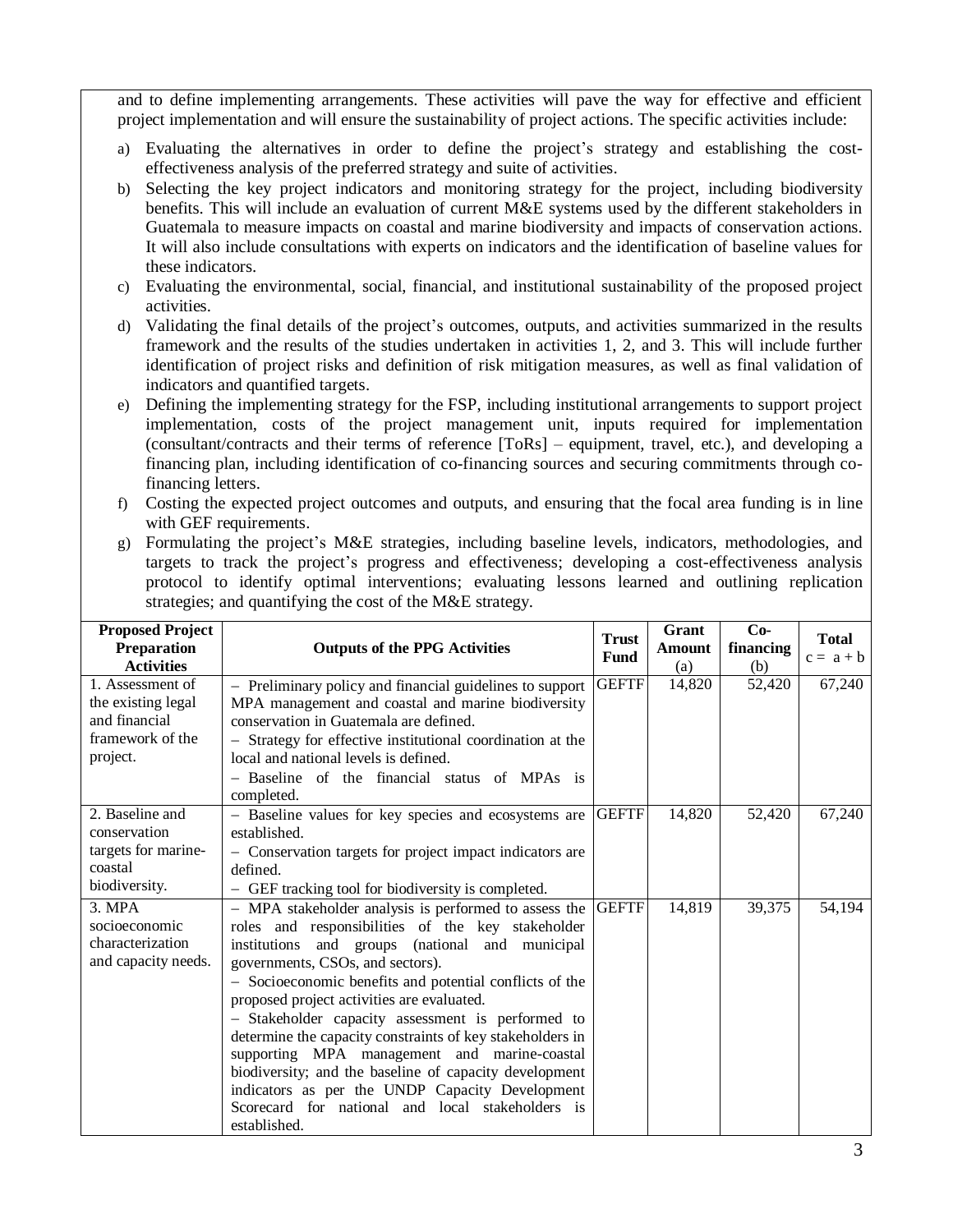|                                            | - Action plan for the incorporation of gender aspects    |        |         |         |
|--------------------------------------------|----------------------------------------------------------|--------|---------|---------|
|                                            | into the project is developed.                           |        |         |         |
|                                            | - Consultations at the local level in support of the     |        |         |         |
|                                            | development of the project's stakeholder involvement     |        |         |         |
|                                            | plan are completed.                                      |        |         |         |
| 4. Final preparation                       | - PRODOC and CEO Endorsement Request are GEFTF           | 46.450 | 37,875  | 84,325  |
| of project proposal,                       | prepared and include the detailed project strategy,      |        |         |         |
| including                                  | including incremental cost analysis, cost-effectiveness, |        |         |         |
| feasibility analysis                       | and risks; detailed budget, stakeholder involvement      |        |         |         |
| and budget.                                | plan; and the detailed project M&E plan.                 |        |         |         |
|                                            |                                                          |        |         |         |
| <b>Total Project Preparation Financing</b> |                                                          | 90,909 | 182,090 | 272,999 |

#### **C. FINANCING PLAN SUMMARY FOR PROJECT PREPARATION GRANT: (\$)**

|                     | <b>Project Preparation</b> | <b>Agency Fee</b> |
|---------------------|----------------------------|-------------------|
| <b>Grant Amount</b> | 90,909                     | 9,091             |
| Co-financing        | 182,090                    |                   |
| <b>Total</b>        | 272,999                    | 9,091             |

### **D. PPG AMOUNT REQUESTED BY AGENCY(IES), FOCAL AREA(S) AND COUNTRY(IES) 1 :**

| <b>Trust</b>            |                   |  | <b>Country Name/</b><br><b>Focal Area</b><br>Global | (in \$)          |           |              |
|-------------------------|-------------------|--|-----------------------------------------------------|------------------|-----------|--------------|
| <b>Fund</b>             | <b>GEF Agency</b> |  |                                                     |                  | Agency    | <b>Total</b> |
|                         |                   |  |                                                     | <b>PPG</b> $(a)$ | Fee $(b)$ | $c = a + b$  |
|                         |                   |  |                                                     |                  |           |              |
|                         |                   |  |                                                     |                  |           |              |
| <b>Total PPG Amount</b> |                   |  |                                                     |                  |           |              |

<sup>1</sup> No need to provide information for this table if it is a single focal area, single country and single GEF Agency project.

#### **E. PPG BUDGET**

| <b>Cost Items</b>                         | <b>Total Estimated</b><br><b>Person Weeks for</b><br>Grant (PW) | Grant<br>Amount (\$) | Co-financing<br>(\$) | Total $(\$)$ |
|-------------------------------------------|-----------------------------------------------------------------|----------------------|----------------------|--------------|
| Local consultants *                       | 160                                                             | 44.450               | 94,090               | 138,540      |
| International consultants*                |                                                                 | 32,100               |                      | 32,100       |
| Travel**                                  |                                                                 | 10.109               | 15,000               | 25,109       |
| Workshops $&$ consultation <sup>***</sup> |                                                                 | 4.250                | 73,000               | 77,250       |
| <b>Total PPG Budget</b>                   |                                                                 | 90,909               | 182,090              | 272,999      |

\* Annex A for Consultant cost details should be prepared first before completing this table. See notes on Annex A for the required detailed information.

\*\* Travel costs: Travel cost will cover: a) local travel for consultants to MPAs in the Pacific and Caribbean costs (cost for terrestrial travel and per diems); and b) travel to Guatemala and per diems for international project planning and monitoring expert.

\*\*\* Miscellaneous cost under co-financing covers cash and in-kind contributions from project partners (i.e., Government and NGOs) associated with PPG management and administrative costs including: contracting of consultant and follow-up; participation of staff in project design; document translation; office space and equipment; and financial management and reporting. Workshop costs include a PPG inception workshop and consultation meetings with multiple stakeholders for project formulation.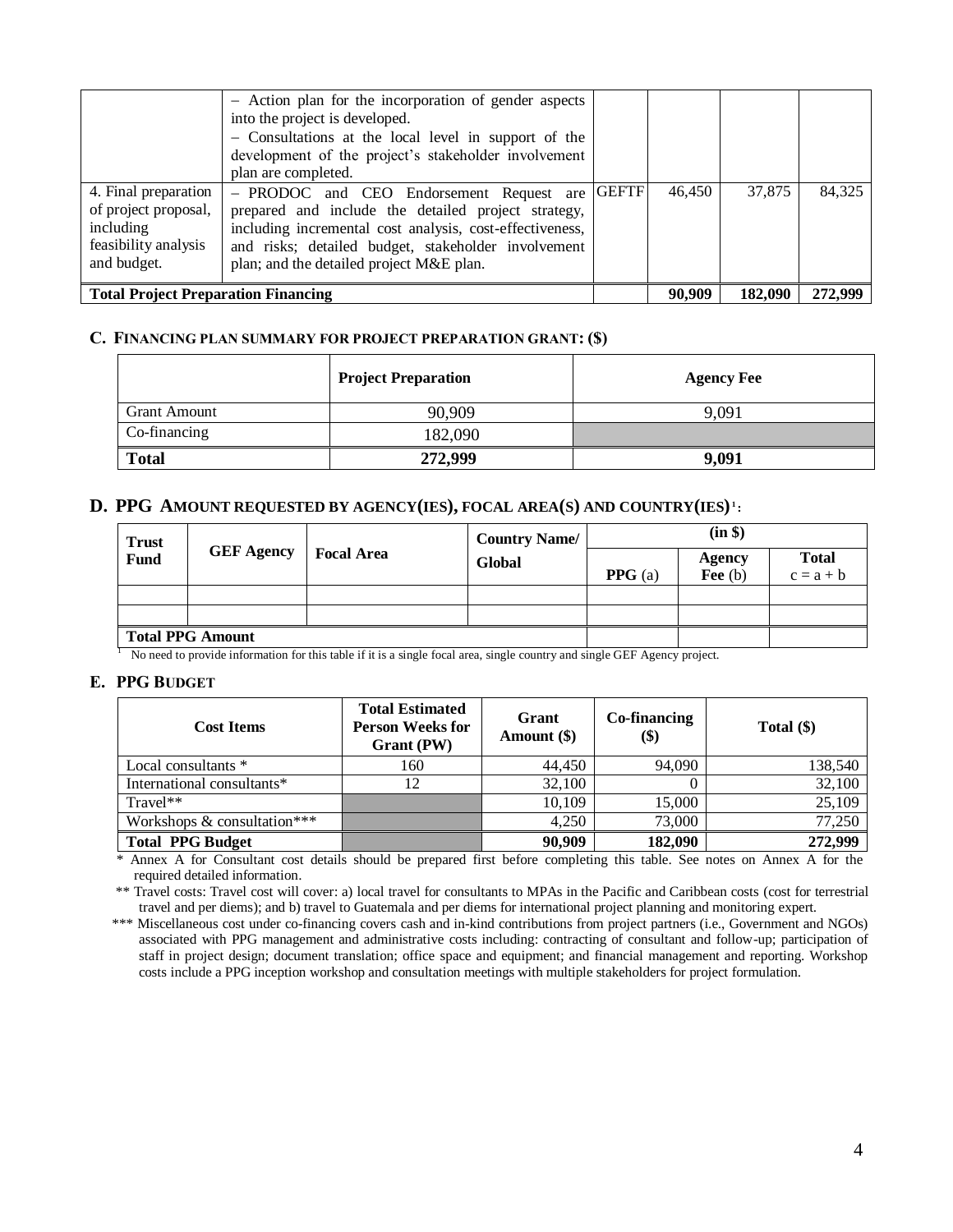## **F. GEF AGENCY CERTIFICATION**

This request has been prepared in accordance with GEF policies and procedures and meets the GEF Trust Fund criteria for project identification and preparation.

| Agency Coordinator,                                           |              | Date               | Project                            |                  |                                 |
|---------------------------------------------------------------|--------------|--------------------|------------------------------------|------------------|---------------------------------|
| <b>Agency Name</b>                                            | Signature    | (Month, day, year) | <b>Contact Person</b>              | Telephone        | <b>Email Address</b>            |
| Yannick Glemarec,<br><b>UNDP/GEF Executive</b><br>Coordinator | $\mathbb{R}$ | November 8, 2011   | Santiago<br>Carrizosa,<br>RTA, EBD | $+507302 - 4510$ | Santiago.carrizo<br>sa@undp.org |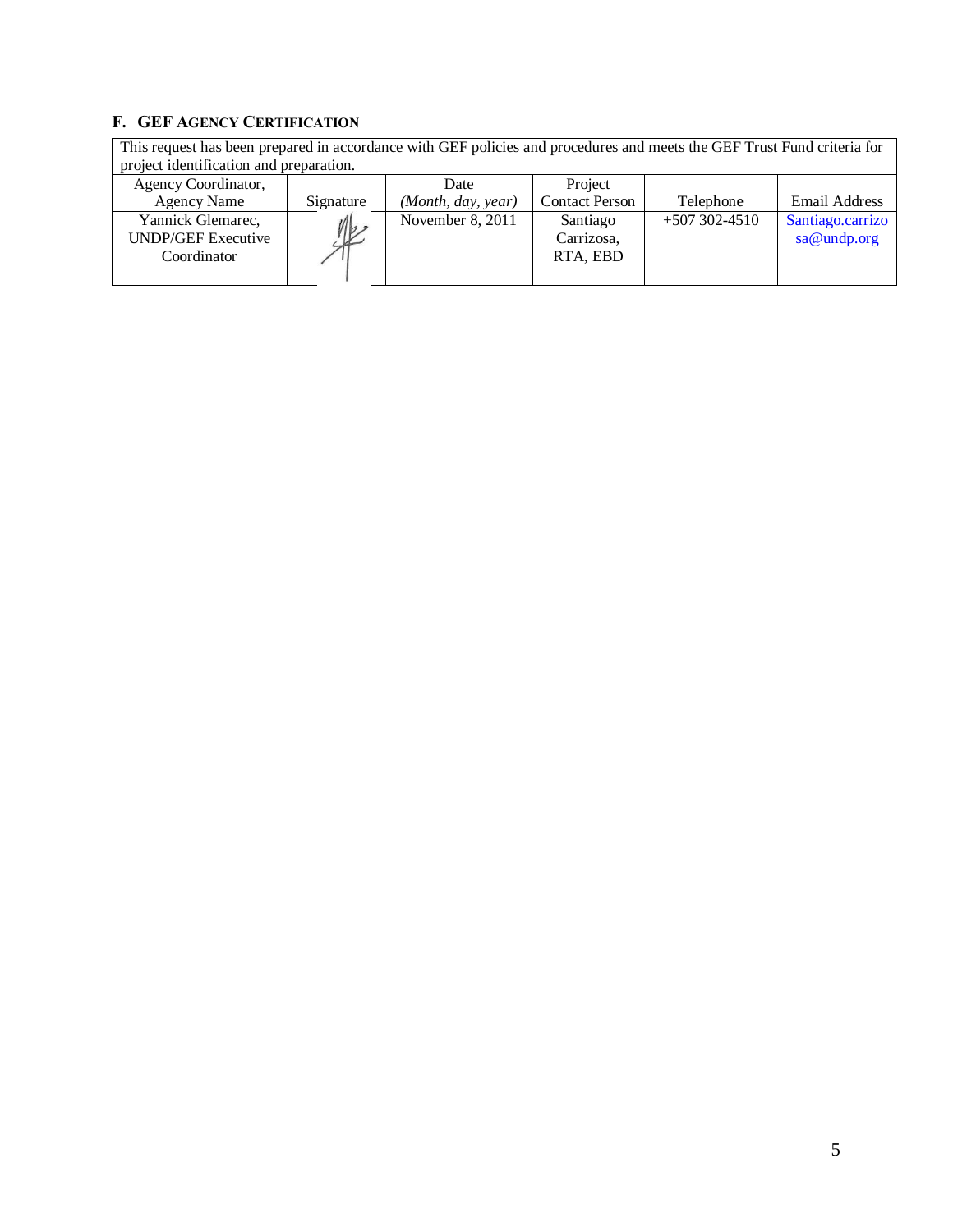### **Annex A**

| <b>Type of</b><br>Consultant | <b>Position / Titles</b>  | \$/Person<br>$\mathbf{Week}^1$ | <b>Estimated</b><br>PWs <sup>2</sup> | <b>Tasks to be Performed</b>                                                                                                                                                                                                                                                                                                                                                                                                                                                                                                                                                                                                                                                                                                                                                                                                                                                                                                                                                                                                                                                                                                                                                                              |
|------------------------------|---------------------------|--------------------------------|--------------------------------------|-----------------------------------------------------------------------------------------------------------------------------------------------------------------------------------------------------------------------------------------------------------------------------------------------------------------------------------------------------------------------------------------------------------------------------------------------------------------------------------------------------------------------------------------------------------------------------------------------------------------------------------------------------------------------------------------------------------------------------------------------------------------------------------------------------------------------------------------------------------------------------------------------------------------------------------------------------------------------------------------------------------------------------------------------------------------------------------------------------------------------------------------------------------------------------------------------------------|
| Local                        | Operational/MPA<br>Expert | 1,000                          | 44                                   | The Operational/MPA Expert is responsible for<br>coordinating the work of all other national and<br>international consultants, and will ensure the quality<br>and timely preparation of all<br>reports<br>and<br>documentation. He/she is responsible for the following                                                                                                                                                                                                                                                                                                                                                                                                                                                                                                                                                                                                                                                                                                                                                                                                                                                                                                                                   |
|                              |                           |                                |                                      | tasks:<br>Defining operational strategies and resource<br>$\overline{\phantom{0}}$<br>needs, and providing administrative support for<br>effective project design.<br>Providing methodological orientation to local<br>experts and the Government of Guatemala (GoG) to<br>ensure a harmonized approach to data collection and<br>consultation with stakeholders. This will include: i)<br>review of methodologies proposed by different experts<br>for data collection and reports, and ii) organization<br>and support of meetings, consultations (i.e., threats<br>analysis, logical framework, institutional<br>and<br>participation arrangements) with the different<br>stakeholders.<br>Compiling a detailed description of threats and<br>$-$<br>impacts to MPAs and marine-coastal biodiversity.<br>Defining<br>the<br>implementation<br>needs<br>and<br>participation mechanisms for national and local<br>stakeholders, including the fishing sector groups.<br>Developing a stakeholder involvement plan<br>jointly with the Socioeconomic Expert and in                                                                                                                                       |
|                              |                           |                                |                                      | coordination with the International Project Planning<br>and Monitoring Expert.<br>- Establishing,<br>in<br>coordination<br>with<br>the<br>Socioeconomic Expert, the baseline for capacity<br>development of national and local stakeholders<br>involved in the project using the UNDP Capacity<br>Development Scorecard.<br>Coordinating and providing technical support for<br>the preparation of the BD tracking tool.<br>Holding meetings and consultations with relevant<br>institutions to secure the co-financing and ensuring the<br>receipt of co-financing letters.<br>Providing support to the International Project<br>Planning and Monitoring Expert in the drafting of the<br>project documentation in full and following UNDP<br>and GEF guidelines. Support will include: baseline<br>analysis, project logical framework and indicators,<br>incremental-cost analysis, quantified description of the<br>global environmental benefits of the project, risk<br>analysis and mitigation strategy, sustainability of<br>proposed project activities, replication of project<br>activities, project budget, and definition of the ToRs<br>for the key consultants/contracts to be employed by |

**Consultants Financed by the Project Preparation Grant (PPG)**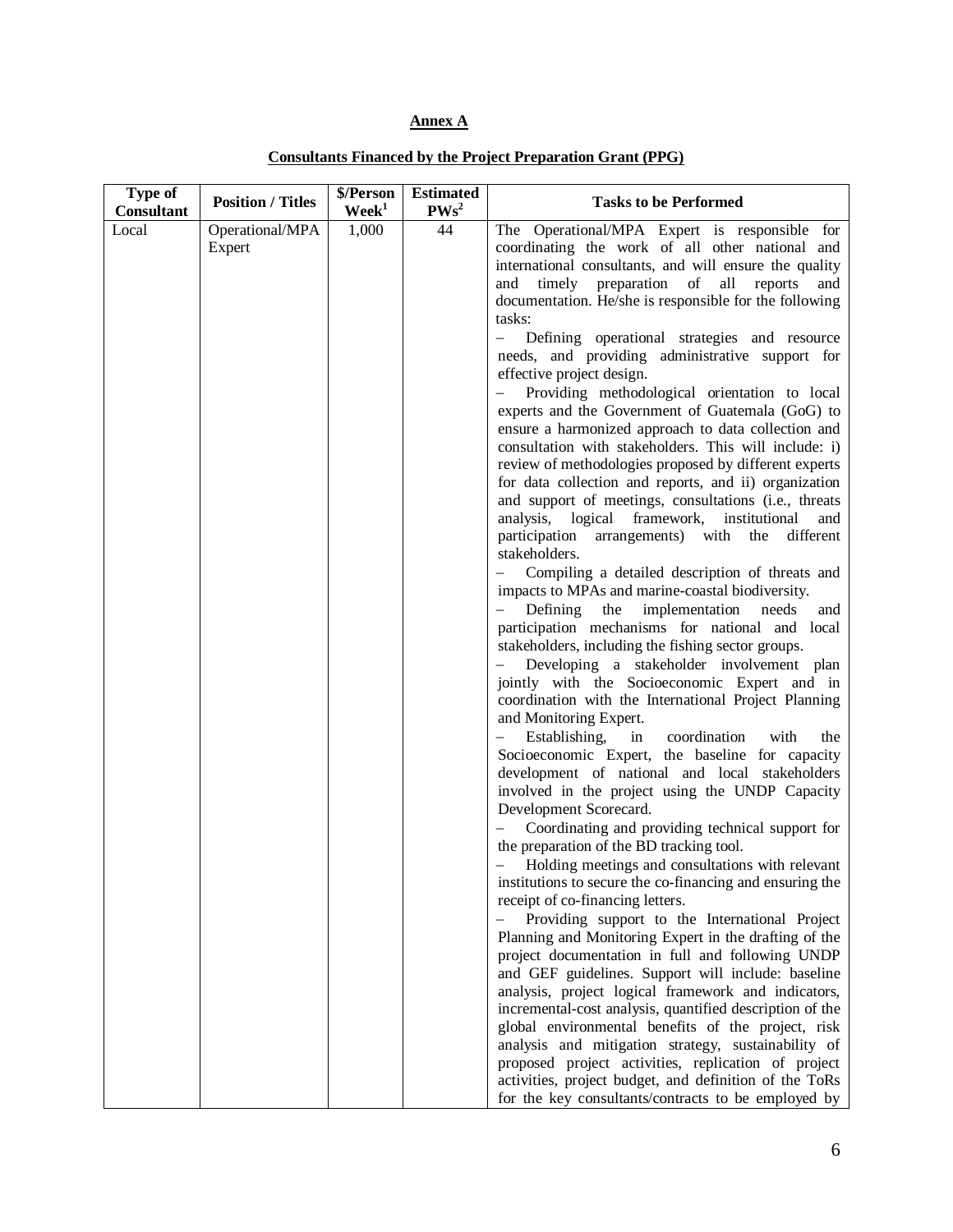| <b>Type of</b><br><b>Consultant</b> | <b>Position / Titles</b>       | \$/Person<br>$\mathbf{W}\mathbf{e}\mathbf{e}\mathbf{k}^1$ | <b>Estimated</b><br>$PWS^2$ | <b>Tasks to be Performed</b>                                                                                                                                                                                                                                                                                                                                                                                                                                                                                                                                                                                                                                                                                                                                                                                                                                                                                                                                                                                                                                                                                                                                                                                                                                                                                                                                                                                                                                                                          |
|-------------------------------------|--------------------------------|-----------------------------------------------------------|-----------------------------|-------------------------------------------------------------------------------------------------------------------------------------------------------------------------------------------------------------------------------------------------------------------------------------------------------------------------------------------------------------------------------------------------------------------------------------------------------------------------------------------------------------------------------------------------------------------------------------------------------------------------------------------------------------------------------------------------------------------------------------------------------------------------------------------------------------------------------------------------------------------------------------------------------------------------------------------------------------------------------------------------------------------------------------------------------------------------------------------------------------------------------------------------------------------------------------------------------------------------------------------------------------------------------------------------------------------------------------------------------------------------------------------------------------------------------------------------------------------------------------------------------|
|                                     |                                |                                                           |                             | the project.                                                                                                                                                                                                                                                                                                                                                                                                                                                                                                                                                                                                                                                                                                                                                                                                                                                                                                                                                                                                                                                                                                                                                                                                                                                                                                                                                                                                                                                                                          |
| Local                               | <b>MPA</b> Legal<br>Expert     | 815                                                       | 16                          | Reviewing and analyzing the existing legal and<br>institutional framework for MPAs in Guatemala.<br>Defining gaps in the existing legislation that limit<br>of MPA<br>management,<br>support<br>marine-coastal<br>conservation,<br>and<br>reduction<br>of<br>threats<br>by<br>municipalities and key production sectors (energy,<br>fisheries, maritime ports/transportation, and urban<br>development).<br>Proposing preliminary legal/policy amendment<br>guidelines and developing a gap analysis for the<br>procedures required for effective institutional<br>coordination at the local, regional, and national levels.<br>Identifying and describing the roles of key<br>stakeholders related to the proposed policy reforms<br>and institutional coordination mechanisms,<br>and<br>outlining a stakeholder involvement plan.                                                                                                                                                                                                                                                                                                                                                                                                                                                                                                                                                                                                                                                                  |
| Local                               | <b>MPA</b> Financial<br>Expert | 815                                                       | 28                          | Assessing, in consultation with CONAP's finance<br>officials, the current funding levels of the existing<br>MPAs (baseline values), in terms of needs vs. current<br>income from government and private sources.<br>Evaluating the status of the management and<br>business plans for two of the existing MPAs (Sipacate-<br>Naranjo National Park and Monterrico Multiple-Use<br>Natural Reserve).<br>Evaluating national legislation on ballast water<br>use and payment schemes.<br>Reviewing national and international experiences<br>with ballast water payment schemes and identifying<br>key elements and viable methods to determine<br>payment levels to be used in the project.<br>Defining and evaluating the potential for<br>implementing the proposed payments schemes for<br>MPAs and mechanisms for the effective allocation of<br>payments.<br>- Defining indicators of the increased<br>and<br>diversified funding for the MPAs to assess the set goal<br>of an increase by 10% of MPAs financing by project's<br>end.<br>Establishing,<br>coordination<br>in<br>with<br>$\qquad \qquad -$<br>the<br>International Project Planning and Monitoring Expert,<br>the project's baseline: investments, programs, and<br>projects to be implemented during the life of the<br>project.<br>Developing the GEF tracking tool for biodiversity<br>(Section Three: Financial Sustainability Scorecard) in<br>coordination with the International Project Planning<br>and Monitoring Expert. |
| Local                               | <b>MPA Planning</b><br>Expert  | 815                                                       | 16                          | Mapping, in coordination with<br>the<br>Marine<br>MPAs'<br>Biodiversity<br>Conservation<br>Expert,<br>the<br>boundaries<br>preliminary<br>and<br>determining<br>their<br>coverage and ecosystem representation.<br>Developing the GEF tracking tool for biodiversity                                                                                                                                                                                                                                                                                                                                                                                                                                                                                                                                                                                                                                                                                                                                                                                                                                                                                                                                                                                                                                                                                                                                                                                                                                  |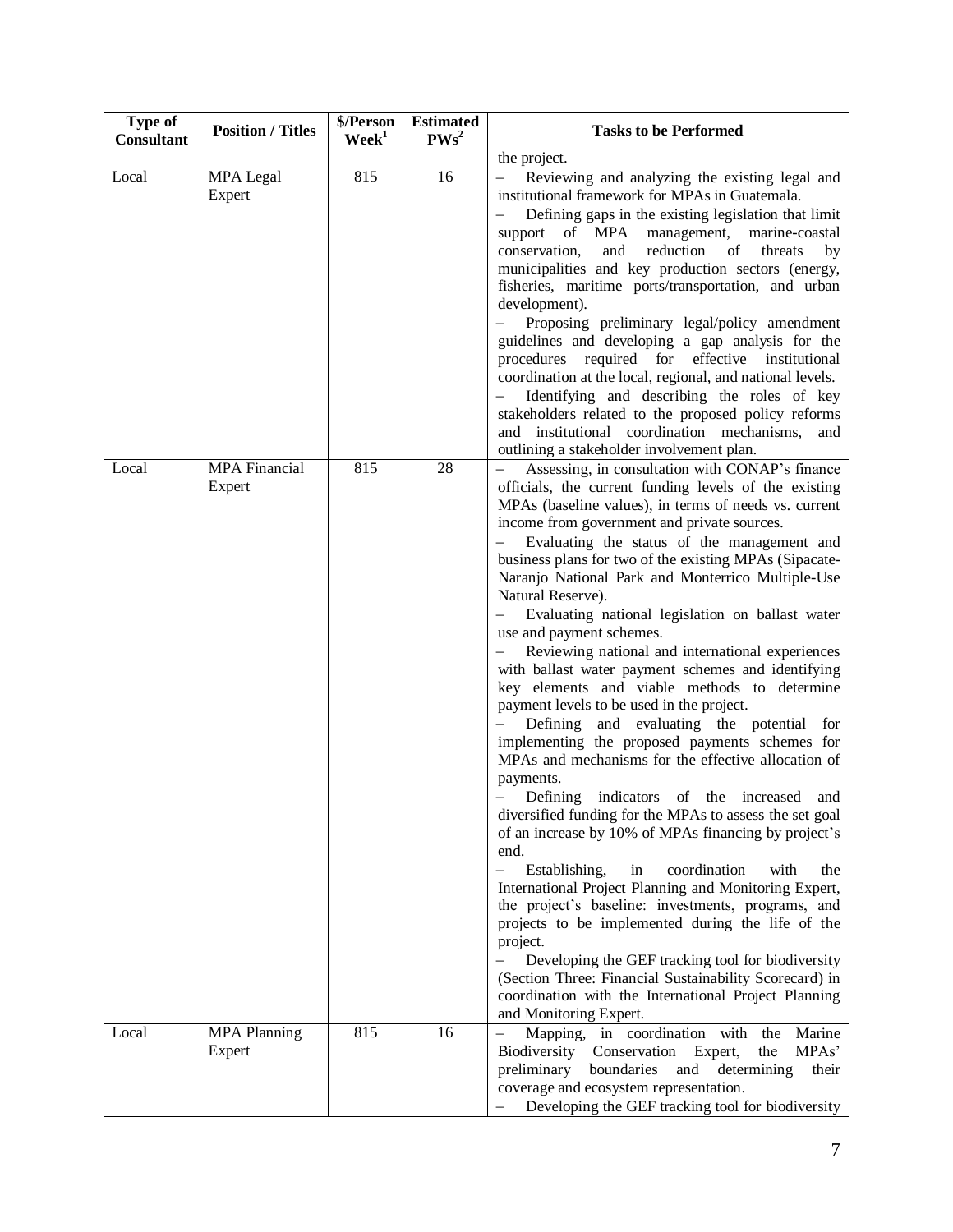| Type of<br>Consultant | <b>Position / Titles</b>                         | \$/Person<br>$\mathbf{W}\mathbf{e}\mathbf{e}\mathbf{k}^1$ | <b>Estimated</b><br>$PWS^2$ | <b>Tasks to be Performed</b>                                                                                                                                                                                                                                                                                                                                                                                                                                                                                                                                                                                                                                                                                                                                                                                                                                                                                                                                                                                                                                                                           |
|-----------------------|--------------------------------------------------|-----------------------------------------------------------|-----------------------------|--------------------------------------------------------------------------------------------------------------------------------------------------------------------------------------------------------------------------------------------------------------------------------------------------------------------------------------------------------------------------------------------------------------------------------------------------------------------------------------------------------------------------------------------------------------------------------------------------------------------------------------------------------------------------------------------------------------------------------------------------------------------------------------------------------------------------------------------------------------------------------------------------------------------------------------------------------------------------------------------------------------------------------------------------------------------------------------------------------|
|                       |                                                  |                                                           |                             | (Section One: Project General Information and Section<br>Two: Management Effectiveness Tracking Tool<br>[METT]) in coordination with the International Project<br>Planning and Monitoring Expert.                                                                                                                                                                                                                                                                                                                                                                                                                                                                                                                                                                                                                                                                                                                                                                                                                                                                                                      |
| Local                 | Marine<br>Biodiversity<br>Conservation<br>Expert | 815                                                       | 28                          | Reviewing existing biological and ecological<br>information for key coastal and marine species present<br>in existing and planned project MPAs.<br>Performing, jointly with the Operational/MPA<br>Expert, a coastal and marine biodiversity threat<br>analysis.<br>Designing biodiversity impact indicators for<br>marine-coastal species and ecosystems to be assessed<br>and monitored during project implementation, and<br>defining baseline values and conservation targets<br>based on available secondary information and expert<br>opinion.                                                                                                                                                                                                                                                                                                                                                                                                                                                                                                                                                   |
| Local                 | Socioeconomic<br>Expert                          | 815                                                       | 28                          | Evaluating the local socioeconomic benefits of<br>MPAs and potential conflicts.<br>Performing stakeholder analyses and assessing<br>capacity-building needs of national<br>and local<br>stakeholders<br>for<br><b>MPA</b><br>management<br>and<br>the<br>conservation and sustainable use of marine and coastal<br>biodiversity.<br>Establishing the baseline of capacity development<br>indicators as per the UNDP Capacity Development<br>Scorecard for national (CONAP, INAB, MAGA, and<br>the Ministry of Defense/Navy), local stakeholders<br>(municipal staff and community members), and<br>production<br>sectors (fisheries, energy,<br>maritime<br>ports/transportation, and urban development).<br>Developing an action plan for the incorporation of<br>gender aspects into the project, including specific<br>activities to benefit women.<br>Carrying out consultations at the local level to<br>the<br>Operational/MPA<br>Expert<br>and<br>assist<br>the<br>International Project Planning and Monitoring Expert<br>in the development of the project's stakeholder<br>involvement plan. |
| International         | Project Planning<br>and Monitoring<br>Expert     | 2,675                                                     | 12                          | The International Project Planning and Monitoring<br>closely<br>coordinate<br>with<br>Expert<br>will<br>the<br>Operational/MPA Expert and the team of experts, with<br>at least two missions to Guatemala as well as home-<br>based work, to perform the following tasks :<br>Providing an overall orientation to the PPG team<br>in relation to GEF requirements for project planning<br>and monitoring.<br>$\overline{\phantom{0}}$<br>Providing methodological guidance for data<br>collection related to project planning and monitoring<br>with particular attention given to the description and<br>quantification of the baseline investments.<br>$\equiv$<br>Defining and validating the project outcomes,<br>outputs, and activities based on a logical framework<br>analysis and the results of the PPG studies undertaken                                                                                                                                                                                                                                                                   |